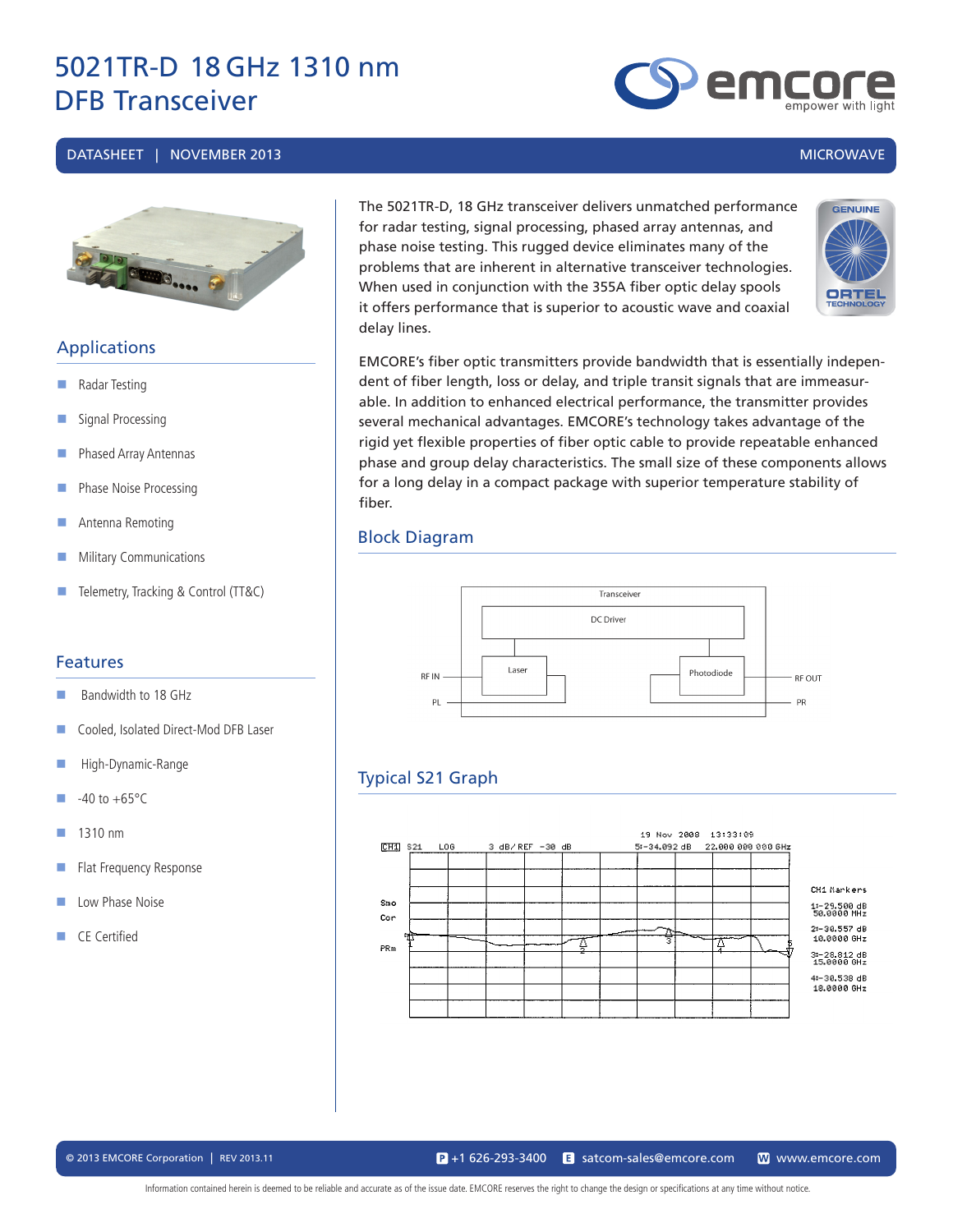DATASHEET | NOVEMBER 2013 | MICROWAVE | 2009 | MICROWAVE | 2009 | MICROWAVE | 2009 | MICROWAVE

## Absolute Maximum Ratings

Stresses in excess of the absolute maximum ratings can cause permanent damage to the device. These are absolute stress ratings only. Functional operation of the device is not implied at these or any other conditions in excess of those given in the operational sections of the data sheet. Exposure to absolute maximum ratings for extended periods can adversely affect device reliability.

| <b>Parameter</b>                         | <b>Symbol</b>   | <b>Condition</b>         | <b>Min</b> | Max   | <b>Unit</b> |
|------------------------------------------|-----------------|--------------------------|------------|-------|-------------|
| Operating Temperature Range of Baseplate | י∩ <sup>ו</sup> | continuous               | $-40$      | $+65$ | $\circ$     |
| Storage Temperature                      | STG             | $\overline{\phantom{a}}$ | $-55$      | $+85$ | $^{\circ}$  |
| <b>RF</b> Input Power                    | IN              | 60 seconds               | ٠          | 20    | dBm         |

# Electrical Characteristics

| 5021TR-D         | <b>Unit</b>            |
|------------------|------------------------|
| 18               | GHz                    |
| 0.05             | GHz                    |
| 5.0              | $dB$ p-p               |
| $-17$            | $dB$ (W/A)             |
| $-11$            | dB (A/W)               |
| $-7.0$<br>$-4.0$ | dB<br>dB               |
| $-9.0$<br>$-6.0$ | dB<br>dB               |
| 50               | Ohm                    |
| $+20$            | dBm                    |
| $+30$<br>$+25$   | dBm<br>dB <sub>m</sub> |
| 44<br>50<br>54   | dB<br>dB<br>dB<br>dB   |
|                  | 59                     |

1. Tested at 25°C unless noted otherwise.

2. Link RF Gain<sub>dB</sub> = TG + RG-2\* FiberLoss<sub>dB</sub>(assumes  $R_{IN} = R_{OUT}$ )

3. Performance applies only within frequency band specified by the model number.

# Optical Characteristics

| <b>Parameter</b>                      | <b>Specifications</b> | <b>Unit</b> |
|---------------------------------------|-----------------------|-------------|
| Fiber                                 | Single mode (9/125)   | μm          |
| <b>Optical Connectors</b>             | SC/APC or FC/APC      | ٠           |
| 5021 Optical Transmitter Output Power | 9 to 11               | dBmo        |
| Optical Receiver Input Power          | 10                    | dBmo, max   |
| Delay - Tx Optical                    | 75                    | ns, max     |
| Delay - Rx Optical                    | 7.5                   | ns, max     |

© 2013 EMCORE Corporation | REV 2013.11 satcom-sales@emcore.com and www.emcore.com www.emcore.com www.emcore.com



emc empower with ligh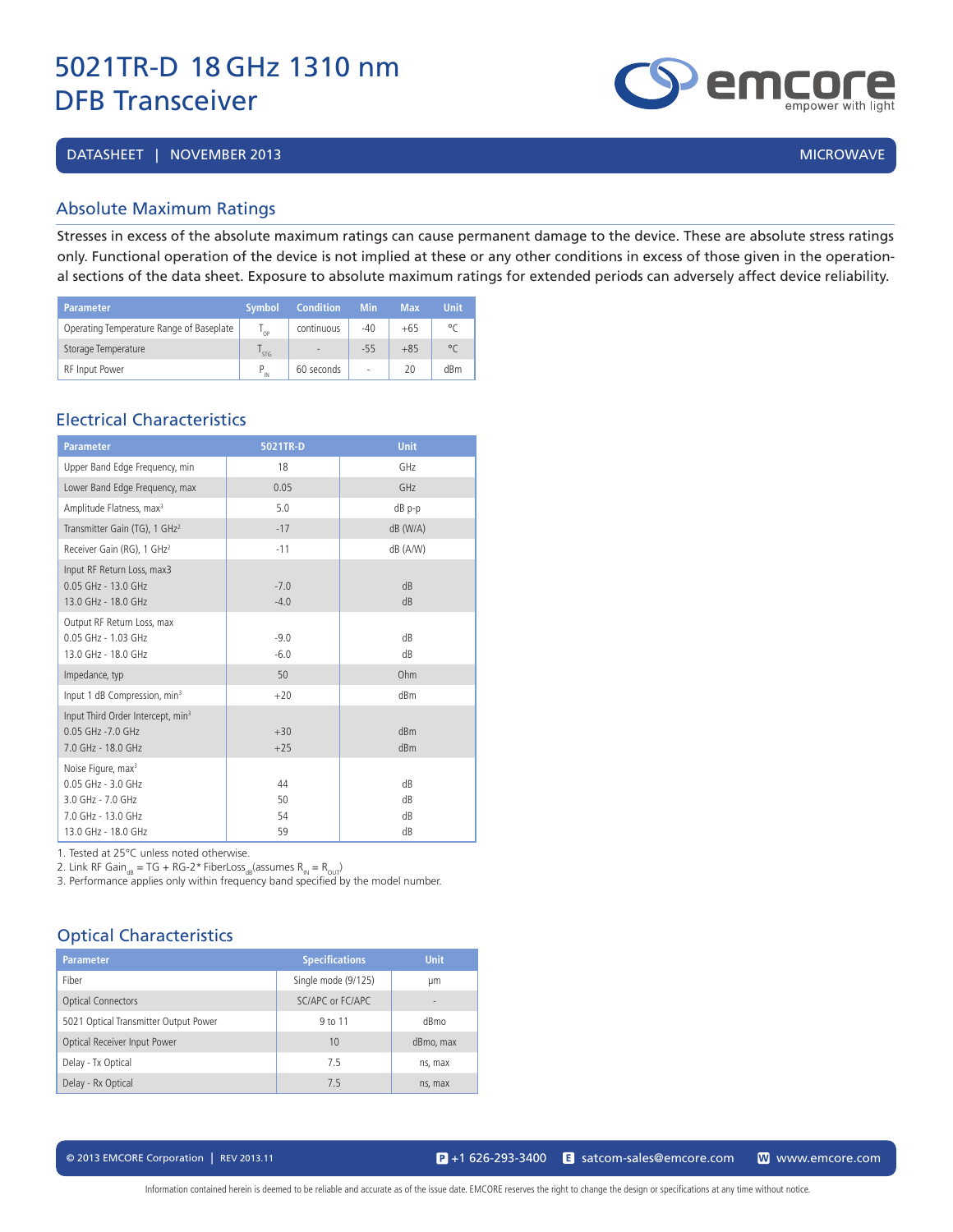DATASHEET | NOVEMBER 2013 | MICROWAVE | MICROWAVE | MICROWAVE | MICROWAVE | MICROWAVE



# DC Interface Characteristics

| Pin Number ' | <b>Min</b> | Typ | <b>Max</b> | <b>Max Ripple</b> | <b>Current</b> |
|--------------|------------|-----|------------|-------------------|----------------|
|              | 11 V       |     | 16 V       | $100$ mV p-p      | $0.3A$ max     |
|              | 4.5V       |     | 5.5V       | $200$ mV p-p      | $1.6A$ max     |

# Pin/Package Information

#### Nine-Pin, Male D-Sub Connector

| <b>Pin Number</b> | <b>Function</b>              |
|-------------------|------------------------------|
| 1                 | $+15$ VDC                    |
| $\overline{2}$    | $+5$ VDC                     |
| 3                 | Not Used                     |
| $\overline{4}$    | Ground                       |
| 5                 | Ground                       |
| $6\overline{6}$   | Photodiode Current Monitor   |
| 7                 | Alarm Common                 |
| 8                 | <b>Laser Current Monitor</b> |
| 9                 | Alarm                        |

## Outline Drawing